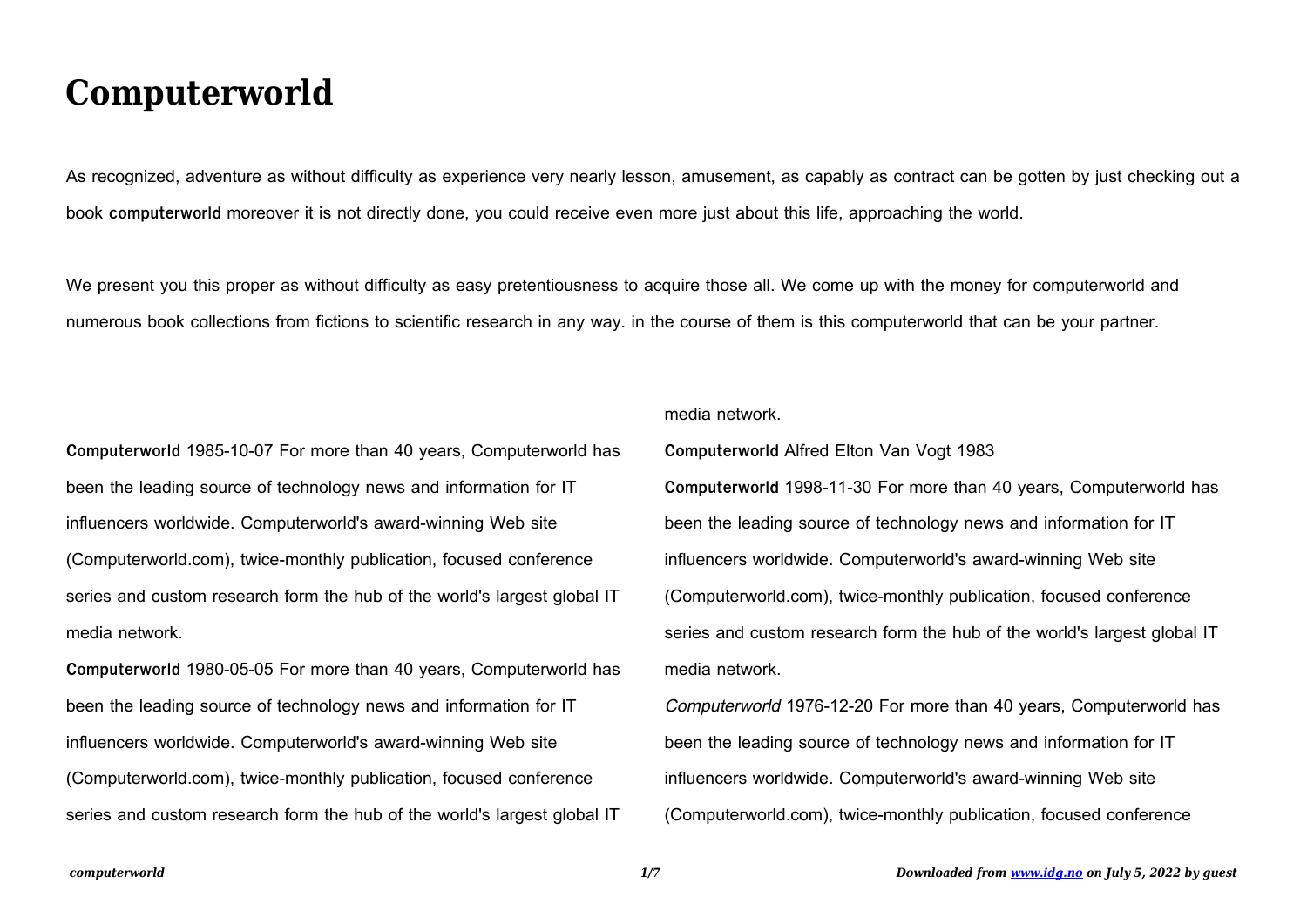**Computerworld** 2000-04-03 For more than 40 years, Computerworld has been the leading source of technology news and information for IT influencers worldwide. Computerworld's award-winning Web site (Computerworld.com), twice-monthly publication, focused conference series and custom research form the hub of the world's largest global IT media network.

Computerworld 1994-01-24 For more than 40 years, Computerworld has been the leading source of technology news and information for IT influencers worldwide. Computerworld's award-winning Web site (Computerworld.com), twice-monthly publication, focused conference series and custom research form the hub of the world's largest global IT media network.

**Computerworld** 1993-11-01 For more than 40 years, Computerworld has been the leading source of technology news and information for IT influencers worldwide. Computerworld's award-winning Web site (Computerworld.com), twice-monthly publication, focused conference series and custom research form the hub of the world's largest global IT media network.

Computerworld 1993-06-21 For more than 40 years, Computerworld has

been the leading source of technology news and information for IT influencers worldwide. Computerworld's award-winning Web site (Computerworld.com), twice-monthly publication, focused conference series and custom research form the hub of the world's largest global IT media network.

Computerworld 1984-11 For more than 40 years, Computerworld has been the leading source of technology news and information for IT influencers worldwide. Computerworld's award-winning Web site (Computerworld.com), twice-monthly publication, focused conference series and custom research form the hub of the world's largest global IT media network.

Computerworld 1988 For more than 40 years, Computerworld has been the leading source of technology news and information for IT influencers worldwide. Computerworld's award-winning Web site (Computerworld.com), twice-monthly publication, focused conference series and custom research form the hub of the world's largest global IT media network.

**Computerworld** 1982-03-15 For more than 40 years, Computerworld has been the leading source of technology news and information for IT influencers worldwide. Computerworld's award-winning Web site (Computerworld.com), twice-monthly publication, focused conference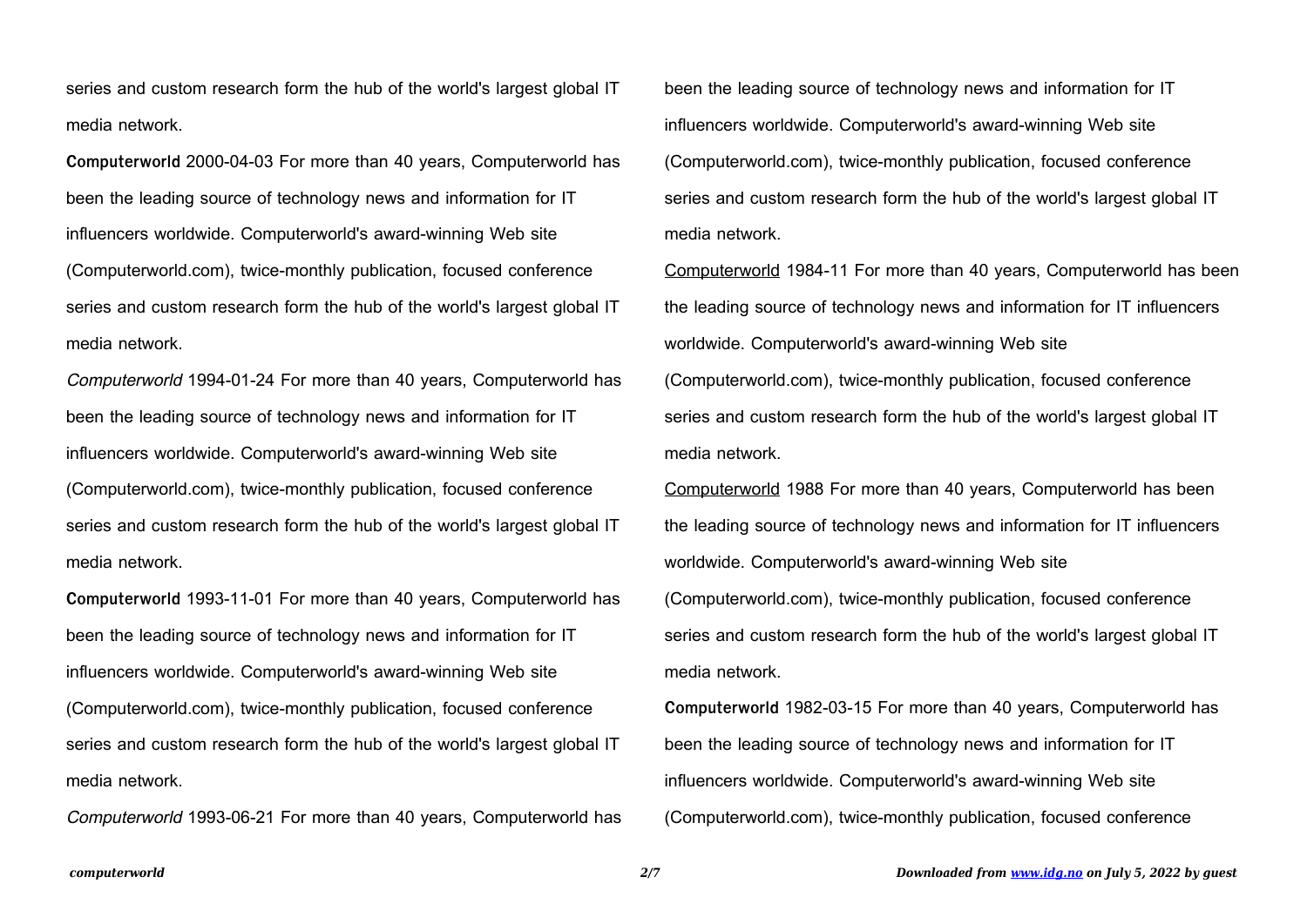**Computerworld** 1981-10-26 For more than 40 years, Computerworld has been the leading source of technology news and information for IT influencers worldwide. Computerworld's award-winning Web site (Computerworld.com), twice-monthly publication, focused conference series and custom research form the hub of the world's largest global IT media network.

**Computerworld** 1980-10-20 For more than 40 years, Computerworld has been the leading source of technology news and information for IT influencers worldwide. Computerworld's award-winning Web site (Computerworld.com), twice-monthly publication, focused conference series and custom research form the hub of the world's largest global IT media network.

**Computerworld** 1985-03-25 For more than 40 years, Computerworld has been the leading source of technology news and information for IT influencers worldwide. Computerworld's award-winning Web site (Computerworld.com), twice-monthly publication, focused conference series and custom research form the hub of the world's largest global IT media network.

Computerworld 2000-03-06 For more than 40 years, Computerworld has

been the leading source of technology news and information for IT influencers worldwide. Computerworld's award-winning Web site (Computerworld.com), twice-monthly publication, focused conference series and custom research form the hub of the world's largest global IT media network.

Computerworld 1977-09-26 For more than 40 years, Computerworld has been the leading source of technology news and information for IT influencers worldwide. Computerworld's award-winning Web site (Computerworld.com), twice-monthly publication, focused conference series and custom research form the hub of the world's largest global IT media network.

Computerworld 1986-01-13 For more than 40 years, Computerworld has been the leading source of technology news and information for IT influencers worldwide. Computerworld's award-winning Web site (Computerworld.com), twice-monthly publication, focused conference series and custom research form the hub of the world's largest global IT media network.

Computerworld 1986-10-27 For more than 40 years, Computerworld has been the leading source of technology news and information for IT influencers worldwide. Computerworld's award-winning Web site (Computerworld.com), twice-monthly publication, focused conference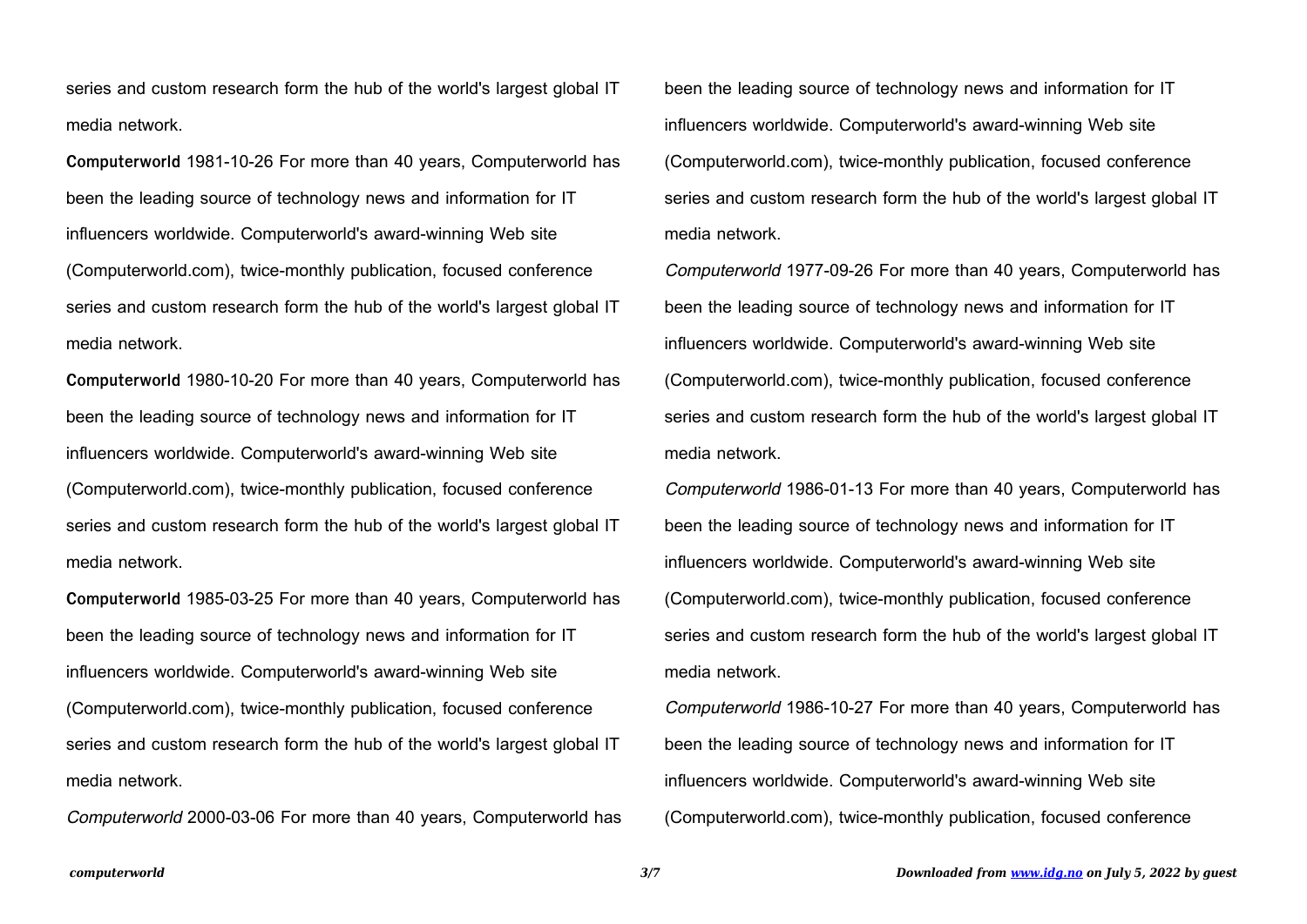Computerworld 1993-08-23 For more than 40 years, Computerworld has been the leading source of technology news and information for IT influencers worldwide. Computerworld's award-winning Web site (Computerworld.com), twice-monthly publication, focused conference series and custom research form the hub of the world's largest global IT media network.

**Computerworld** 1988-02-08 For more than 40 years, Computerworld has been the leading source of technology news and information for IT influencers worldwide. Computerworld's award-winning Web site (Computerworld.com), twice-monthly publication, focused conference series and custom research form the hub of the world's largest global IT media network.

**Computerworld** 1983-07-11 For more than 40 years, Computerworld has been the leading source of technology news and information for IT influencers worldwide. Computerworld's award-winning Web site (Computerworld.com), twice-monthly publication, focused conference series and custom research form the hub of the world's largest global IT media network.

**Computerworld** 2000-05-22 For more than 40 years, Computerworld has

been the leading source of technology news and information for IT influencers worldwide. Computerworld's award-winning Web site (Computerworld.com), twice-monthly publication, focused conference series and custom research form the hub of the world's largest global IT media network.

Computerworld 1999-08-16 For more than 40 years, Computerworld has been the leading source of technology news and information for IT influencers worldwide. Computerworld's award-winning Web site (Computerworld.com), twice-monthly publication, focused conference series and custom research form the hub of the world's largest global IT media network.

Computerworld 1983-04-11 For more than 40 years, Computerworld has been the leading source of technology news and information for IT influencers worldwide. Computerworld's award-winning Web site (Computerworld.com), twice-monthly publication, focused conference series and custom research form the hub of the world's largest global IT media network.

Computerworld 1973-08-29 For more than 40 years, Computerworld has been the leading source of technology news and information for IT influencers worldwide. Computerworld's award-winning Web site (Computerworld.com), twice-monthly publication, focused conference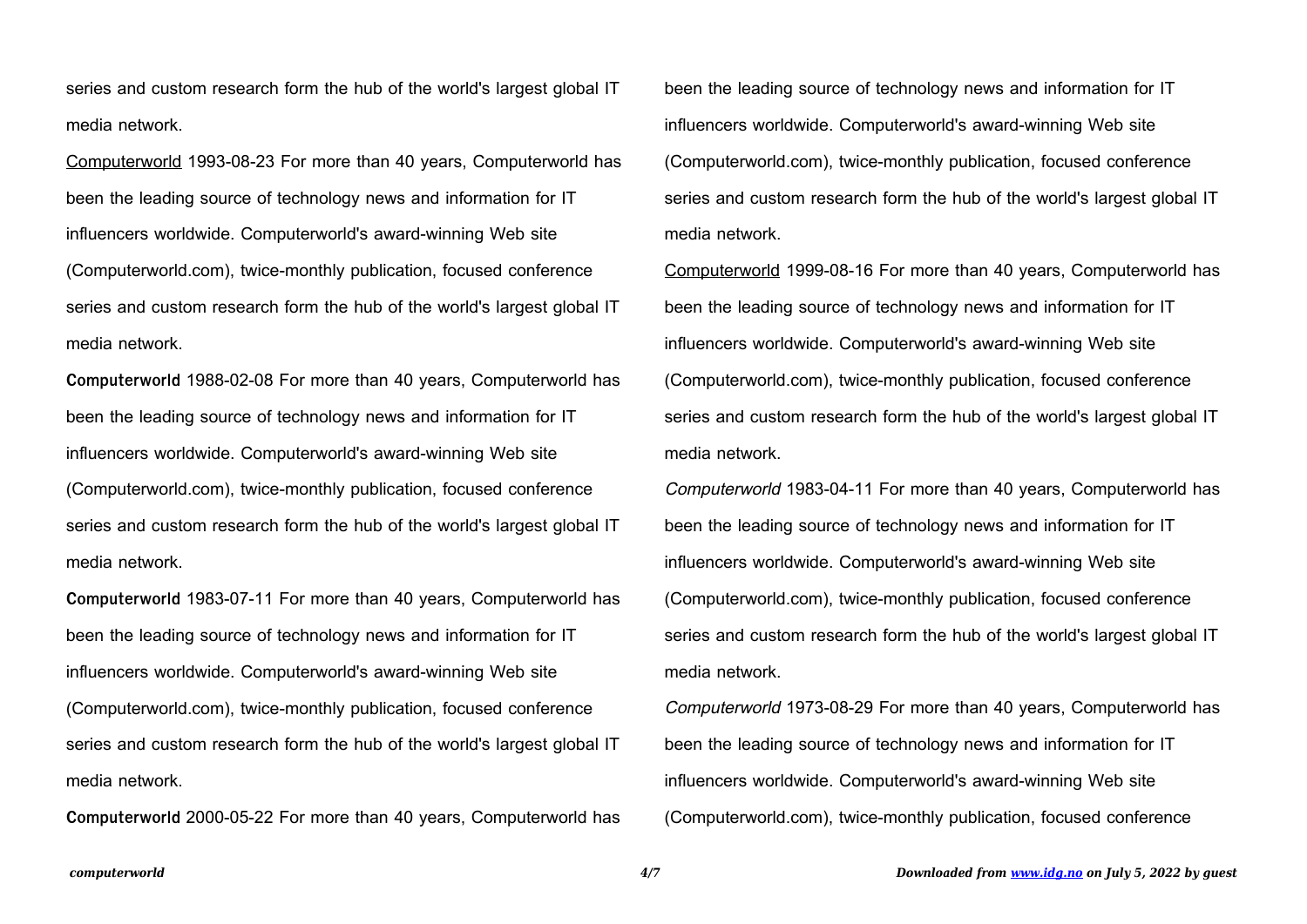Computerworld 1999-03-15 For more than 40 years, Computerworld has been the leading source of technology news and information for IT influencers worldwide. Computerworld's award-winning Web site (Computerworld.com), twice-monthly publication, focused conference series and custom research form the hub of the world's largest global IT media network.

Computerworld 1980-12 For more than 40 years, Computerworld has been the leading source of technology news and information for IT influencers worldwide. Computerworld's award-winning Web site

(Computerworld.com), twice-monthly publication, focused conference series and custom research form the hub of the world's largest global IT media network.

Computerworld 1985-07-22 For more than 40 years, Computerworld has been the leading source of technology news and information for IT influencers worldwide. Computerworld's award-winning Web site (Computerworld.com), twice-monthly publication, focused conference series and custom research form the hub of the world's largest global IT media network.

Computerworld 1996-09-09 For more than 40 years, Computerworld has

been the leading source of technology news and information for IT influencers worldwide. Computerworld's award-winning Web site (Computerworld.com), twice-monthly publication, focused conference series and custom research form the hub of the world's largest global IT media network.

**Computerworld** 1999-01-25 For more than 40 years, Computerworld has been the leading source of technology news and information for IT influencers worldwide. Computerworld's award-winning Web site (Computerworld.com), twice-monthly publication, focused conference series and custom research form the hub of the world's largest global IT media network.

Computerworld 1984-05-21 For more than 40 years, Computerworld has been the leading source of technology news and information for IT influencers worldwide. Computerworld's award-winning Web site (Computerworld.com), twice-monthly publication, focused conference series and custom research form the hub of the world's largest global IT media network.

**Computerworld** 1985-09-30 For more than 40 years, Computerworld has been the leading source of technology news and information for IT influencers worldwide. Computerworld's award-winning Web site (Computerworld.com), twice-monthly publication, focused conference